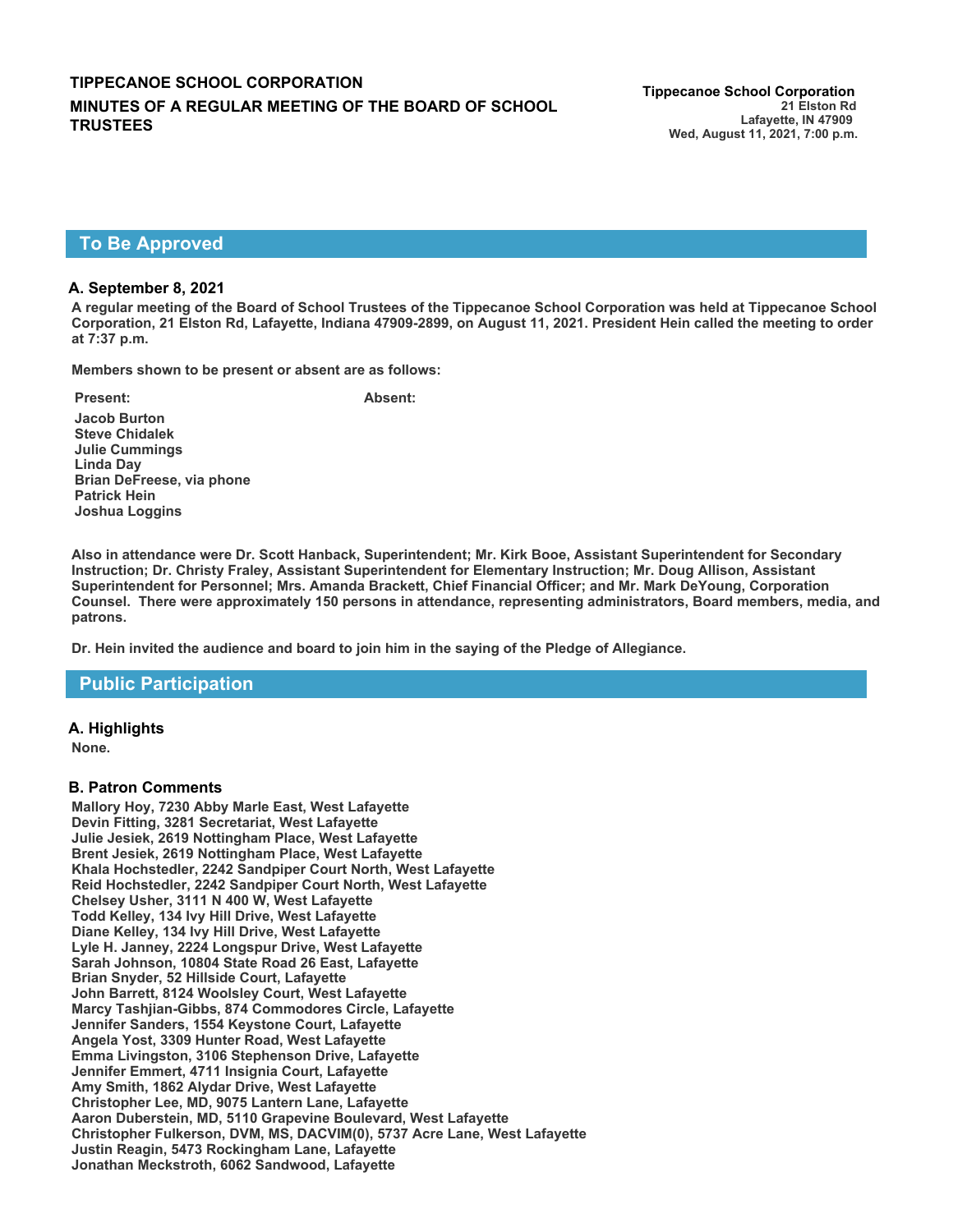**Carrie Frank, 1066 Chesapeake Pointe Drive, Lafayette Stacy Bogan, 116 Circle Lane Drive, West Lafayette Susan Cooper-Morphew, 1705 Ashbury Court, West Lafayette Sam Haughey, 3909 Abnaki Way, West Lafayette Thomas Baker, 223 Wood Dale Street, West Lafayette Pamela Matlock, 3399 Alysheba Drive, West Lafayette Monique Kulkarni, 3477 Burnley Drive, West Lafayette Luke Gerges, 5179 Flowermound Drive, West Lafayette Jennifer Dobbs-Oates, 2121 Windflower Place, West Lafayette Philip Reksel, 10121 US Highway 231 South, Lafayette Teresa Reksel, 10121 US Highway 231 South, Lafayette Misty Thompson, 807 North Admirals Pointe Drive, Lafayette Autumn Denisiuk, 973 Colcester Lane, West Lafayette Loran Parker, 3819 Sunnycroft Place, West Lafayette Julia Chester, 3514 Advent Court, West Lafayette Nat Rumba, 6761 Morehouse Road, West Lafayette Mike Childress, 6221 West 200 South, Lafayette Amy Lawson, 2528 Mar Ruth Drive, Lafayette Erin Ward, 3705 Hickory Lane, Lafayette Cameron Ward, 3705 Hickory Lane, Lafayette Matt Galvin, 2903 East 950 South, Lafayette Tim Vickerman, 1404 Shadeland Road, Lafayette Jodi Schramm, 6825 East 100 North, Lafayette Frank Arnold, 1921 King Eider Court, West Lafayette Jessica Jordan, 307 West 300 South, Lafayette Stephanie Trawick, 608 Westchester, Lafayette Jeff Scarlett, 6308 South 375 West, Lafayette Rob Spaulding, 1208 North Grant Street, West Lafayette Alice Pawley, 1809 Garden Street, West Lafayette Chris Campbell, 818 Barlow Street, West Lafayette Claude McRoberts, 815 East 500 South, Lafayette Corey Miller, 3224 Morallion Court, West Lafayette Shae Zimmerman, 6702 West 700 South, West Point Stefan Piperov, Tesla Drive, West Lafayette Casey Pickerill, 3601 East 200 North, Lafayette Jake Westfall, 1727 East 650 North, West Lafayette Rita Carithers, 5617 East 1300 South, Clarks Hill Janet MacArthur, 4433 Crossbow Court, West Lafayette Nathan Vincent, 5139 Indigo Avenue, Lafayette The patrons spoke to the board for and against mandating wearing masks in the schools.** 

**Appendix 8-A 138.21**

# **THE CONSENT AGENDA**

### **A. Approval of the Minutes**

**The minutes of the July 14, 2021 Board of School Trustees Regular Meeting were submitted for approval. Appendix 8-B 139.21**

**The minutes of the August 4, 2021 Board of School Trustees Special Meeting were submitted for approval. Appendix 8-C 140.21**

# **B. Superintendent's Report**

**Dr. Hanback presented the Superintendent's Report.** 

# **C. Financial Report**

**Mrs. Brackett presented the Accounts Payable Register for July 15, 2021, through August 11, 2021, in the amount of \$16,948,998.65. Appendix 8-E 142.21**

**Mrs. Brackett presented the Financial Report ending July 31, 2021.**

**Mrs. Brackett presented the Gifts and Donations received during the 2020-2021 second semester.**

**Appendix 8-G 144.21**

**Appendix 8-F 143.21**

**Appendix 8-D 141.21**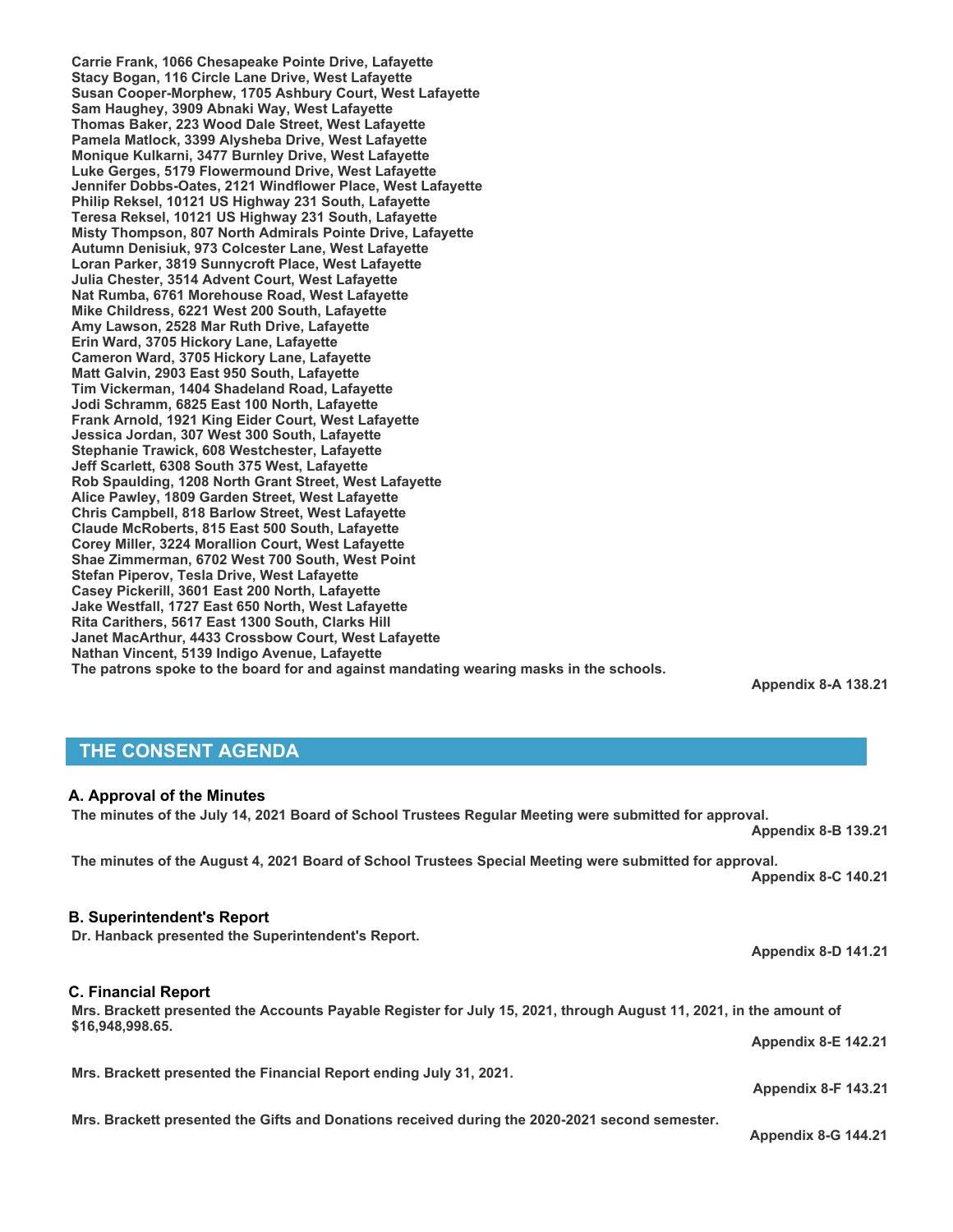# **ADJOURMENT**

# **Mr. Booe presented a field trip request amendment for approval. Mr. Booe presented curricular material for approval. E. Personnel Report Mr. Allison presented the Certified Teaching Staff, Support Staff, ECA, and Addendum reports for approval. Appendix 8-K 148.21 Mr. Allison presented the Certified Evaluation Report. Appendix 8-L 149.21 F. Buildings and Grounds None.**

**G. Board Counsel Report None.**

# **H. Board Committees**

**None.**

### **I. Corporation Goals Report**

**The Annual Nutrition Services Report was presented by Mrs. Shofroth-Cords at the Work Session.**

**Mr. Booe and Dr. Fraley presented the July 2021 Staff Development Report for review.**

### **J. Consent Agenda Approval**

**Mrs. Day moved the board approve the Consent Agenda as presented. Mr. Chidalek seconded the motion. The motion passed 7-0.** 

# **BUSINESS**

# **A. Business**

**None.**

### **B. New Business**

**Mrs. Brackett requested permission to post proper bid notifications for the Wainwirght Middle School Cafeteria Renovation project and for the replacement of musical instruments at the six middle schools and two high schools. Mrs. Day moved the board grant permission to post proper bid notifications for the projects as presented. Mrs. Cummings seconded the motion. The motion passed 7-0.** 

**Appendix 8-M 151. 21\***

**Dr. Hanback presented for discussion Teacher Appreciation Grants-Policy 3220.01. The adoption of the policy will be recommended at the September 8, 2021 Board meeting.**

**Appendix 8-N 152.21**

**The Board discussed the Tippecanoe School Corporation COVID-19 Policies and Procedures.**

**153.21**

### **A. Information**

**The Board will host a Special Work Session August 30, 2021 beginning at 5 pm at TBD. The next Regular Board Work Session will be on September 8, 2021, beginning at 4:00 pm at TSC Central Office. The next Regular Board Meeting will be on September 8, 2021 beginning at 7:30 pm at TSC Central Office.**

### **D. Instruction Report**

**150.21**

**Appendix 8-I 146.21**

**Appendix 8-H 145.21**

**Appendix 8-J 147.21**

**ANNOUNCEMENTS**